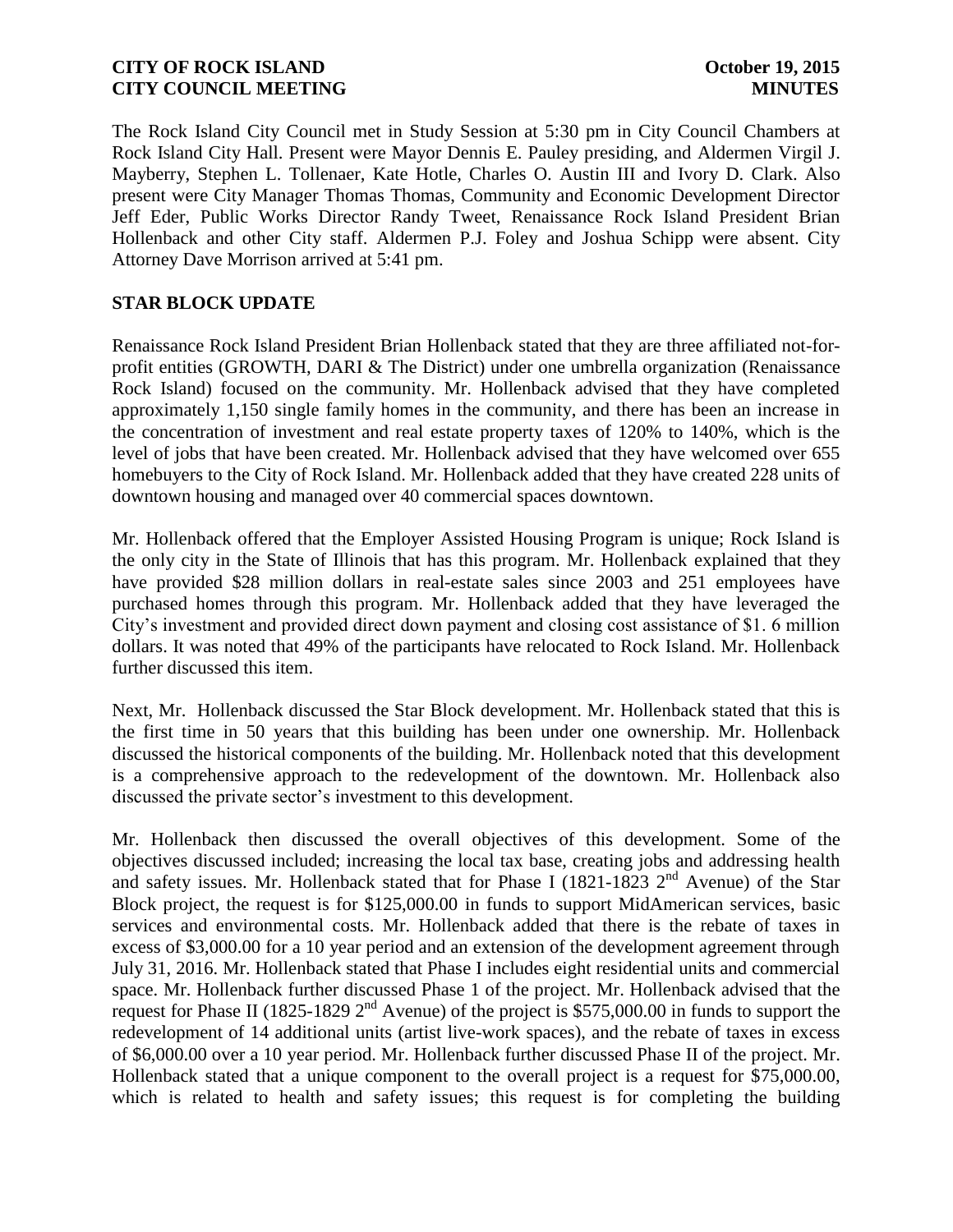stabilization and the creation of additional parking between 1819  $2<sup>nd</sup>$  Avenue and the Star Block property.

Mr. Hollenback announced that Renaissance Rock Island has site control over the former  $Z$ immerman-Honda at 1740  $5<sup>th</sup>$  Avenue. Mr. Hollenback stated that Zimmerman Lofts will include 45 residential units with a unit mix of five studios, 14 one bedroom and one bath units, and 26 two bedroom and two bath units. Mr. Hollenback added that the first floor will be commercial space. Mr. Hollenback further discussed this item.

Next, Community and Economic Development Director Jeff Eder discussed funding for the Star Block project. Mr. Eder stated that this is a 139 year old building. Mr. Eder advised that the first purchase was done in July of 2013 by GROWTH and then the remainder of the building was purchased by DARI in December of 2013. Mr. Eder advised that Phase I (1821-1823 2<sup>nd</sup> Avenue) of the project is for eight residential units and two commercial units; the request is for \$125,000.00 to cover costs associated with MidAmerican services, and there is the request of property tax rebate in taxes in excess of \$3,000.00 plus a 4.0% yearly increase for 10 years. Mr. Eder commented that this is not in the Downtown TIF; it is in the new Locks TIF District.

Mr. Eder advised that for Phase II of the project, the request is for \$575,000.00 to support the redevelopment and includes 14 residential units and two commercial spaces, and the request for property tax rebate in taxes in excess of \$6,000.00 plus a 4.0% yearly increase for 10 years.

Mr. Eder advised that the Locks TIF over its life is expected to create about \$900,000.00 with the buildings we have today. Mr. Eder commented that this is just an estimate. Mr. Eder recommended using \$700,000.00 of Community Development Block Grant (CDBG) dollars to fund Phase I and Phase II of the project. Mr. Eder explained that the CDBG funds are older funds that have accumulated over the years and HUD is suggesting that the City spend these older funds. Mr. Eder also recommended that the overage in the property tax for Phase I and Phase II come out of the Locks TIF funds.

Council and Mr. Eder discussed the surplus of the CDBG funds. Mr. Eder commented that those CDBG funds cannot be used for administration. It was noted that housing is the main mission of HUD. Council, Mr. Eder and Mr. Hollenback also discussed property tax rebates for the total project.

Mr. Eder discussed the third request, which was \$75,000.00 to cover health and safety issues related to the building stabilization and the creation of additional parking between 1819  $2<sup>nd</sup>$ Avenue and the Star Block property. Mr. Eder recommended using funds from the Locks TIF.

Council, Mr. Eder and Mr. Hollenback further discussed the presentation as it related to funding. Mr. Eder stated that the item would be on the Agenda for Council consideration at the November 2<sup>nd</sup> Council meeting.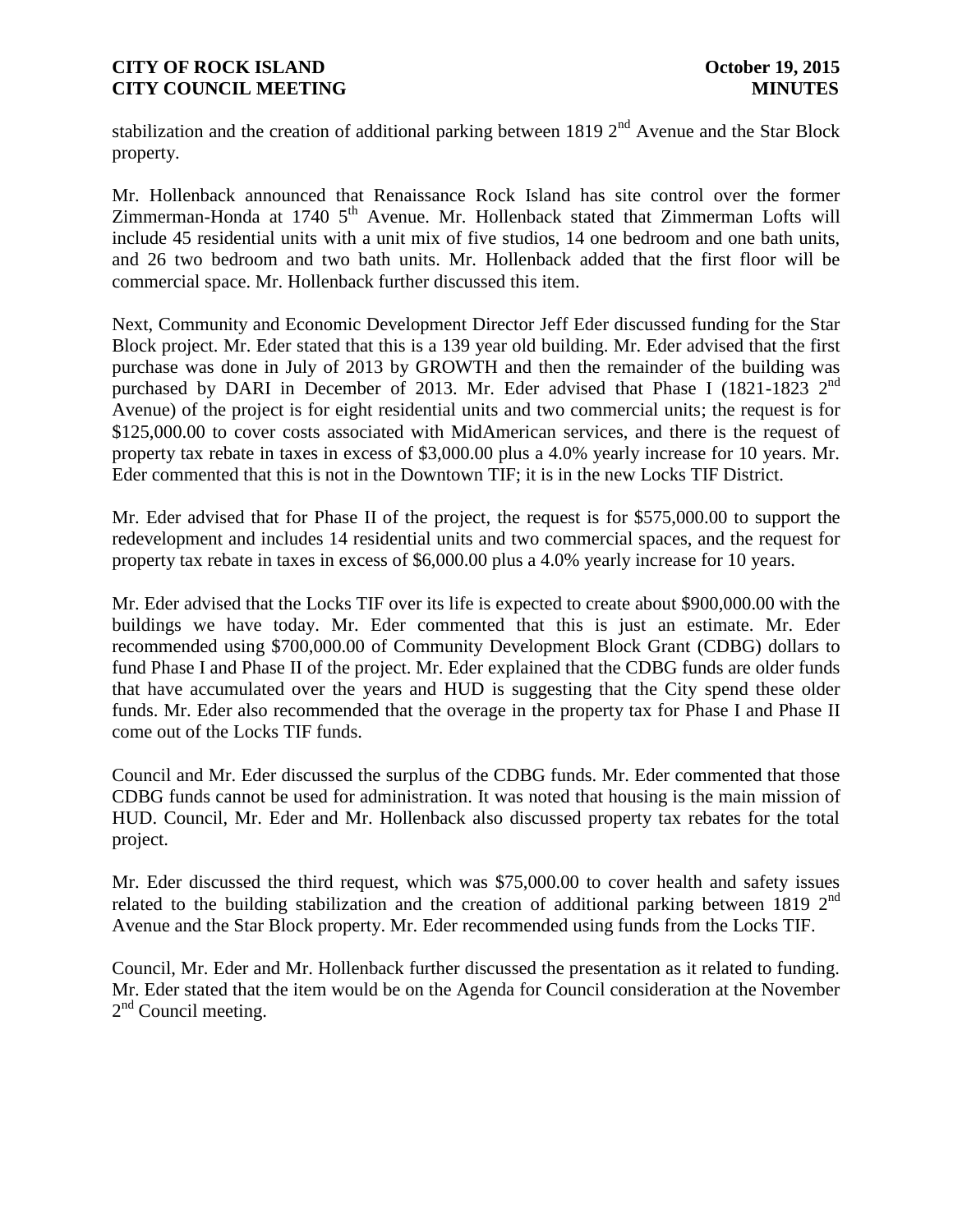#### **PRESENTATION ON UTILITY RATES**

Public Works Director Randy Tweet discussed water rates, sewer rates and storm sewer rates. Mr. Tweet advised that there is a first year (2016) increase in the quarterly water service charge for residential customers. Mr. Tweet added that most residential customers have a 5/8" meter in which the current rate is \$23.20 and in 2016, the rate would change to \$30.00. Mr. Tweet advised that in 2017, 2018 and 2019, there would be a 5.0% increase and in 2020, there would be a 4.0% water rate increase.

Mr. Tweet stated that upon Council's request, staff talked to some of the largest City water users. Mr. Tweet added that they typically have a larger water meter, which would be in the one inch to two inch meter size range. Mr. Tweet advised that these increases are mainly due to the construction of the new water treatment filter building. Mr. Tweet stated that the average residential customer uses 25 units, which is 100 cubic feet or 748 gallons. Mr. Tweet indicated that in the first year (2016), there will be a \$6.80 quarterly increase, which is the largest service charge and it would be a monthly increase of \$2.77. Mr. Tweet added that for the next four years, there would be smaller increases. Mr. Tweet indicated that the City has the lowest water rates of the major cities, and even after the increase, the City will still have the lowest or right at the lowest water rates. Mr. Tweet discussed the water rate projections.

Mr. Tweet discussed sewer rates. Mr. Tweet stated that no changes are recommended for 2016. Mr. Tweet advised that the final projects for the Long Term Control Plan (LTCP) are expected to be bid next year. Mr. Tweet added that at that time, the City will know the exact cost of the projects, what the loan rate will be and what the payments will be. Mr. Tweet stated that next year, staff will look at a multi-year budget for 2017. Mr. Tweet discussed sewer rate projections. Mr. Tweet commented that currently, there is plenty of money in the fund. It was noted that for the future, there would be very small increases for the sewer rates.

Next, Mr. Tweet discussed storm sewer rates. Mr. Tweet advised that for 2016, no changes are recommended; rates are expected to remain steady for the next five years. Mr. Tweet stated that the fund balance is high and far above the 90 day reserves. Mr. Tweet explained that several years ago, Public Works had a storm water engineer, which is about a \$100,000.00 position with benefits. Mr. Tweet added that the last rate increase was when the storm water engineer was with the City. Mr. Tweet noted that the City has not had a storm water engineer for a few years, and the projections include that salary and that is why there is such a large gap. Mr. Tweet advised that it will be a while before the City has to look at increasing that rate.

Council discussed Mr. Tweet's presentation. Mr. Tweet commented that this item will come back for Council consideration at a future Council meeting.

#### **ADJOURNMENT**

A motion made by Alderman Tollenaer and seconded by Alderman Clark to adjourn the meeting carried by the following Aye and No vote. Those voting Aye being; Alderman Mayberry,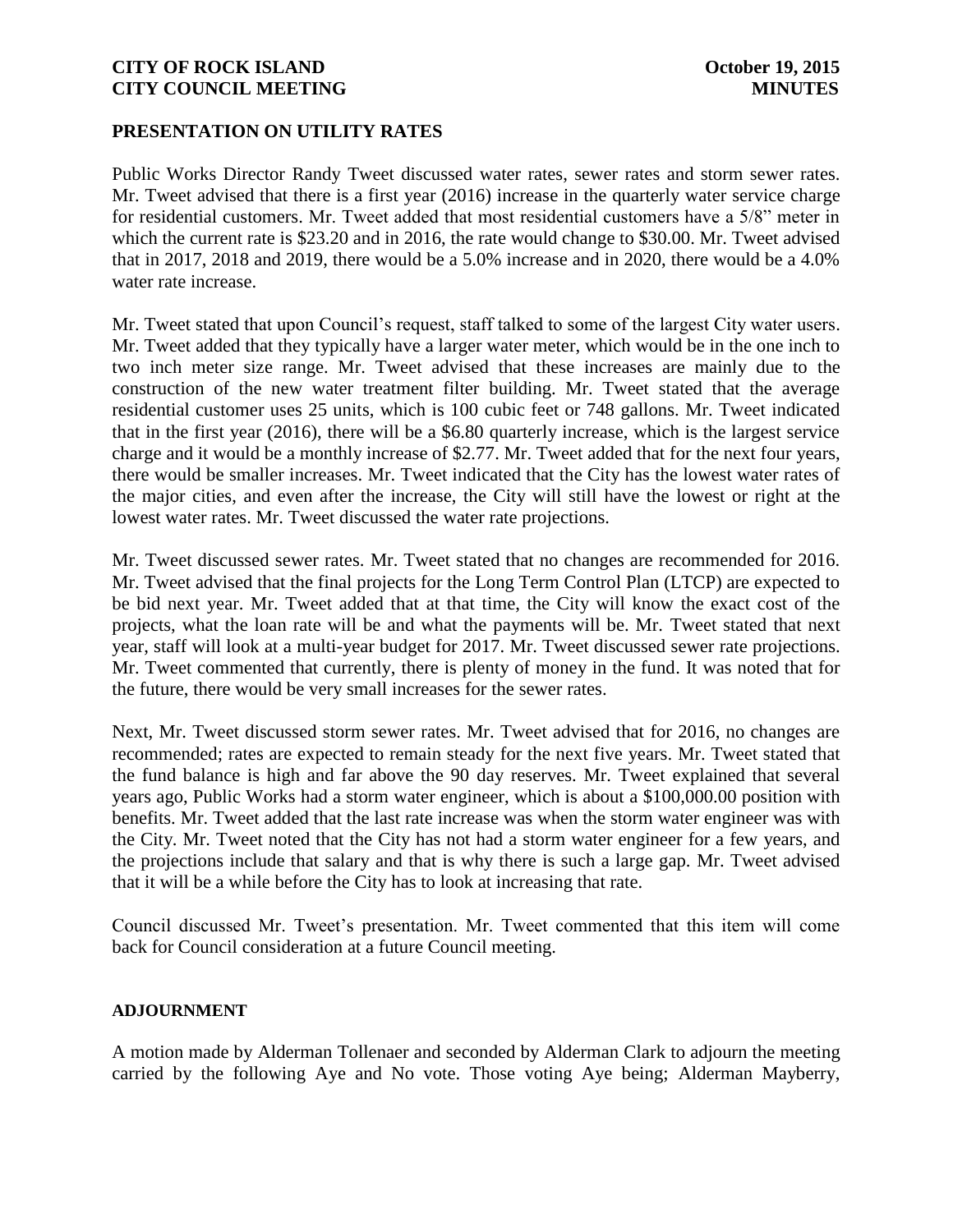# **CITY OF ROCK ISLAND October 19, 2015<br>
CITY COUNCIL MEETING MINUTES CITY COUNCIL MEETING**

Alderman Tollenaer, Alderman Hotle, Alderman Austin and Alderman Clark; those voting No, none. The meeting was adjourned at 6:28 pm.

> \_\_\_\_\_\_\_\_\_\_\_\_\_\_\_\_\_\_\_\_\_\_\_\_ Aleisha L. Patchin, City Clerk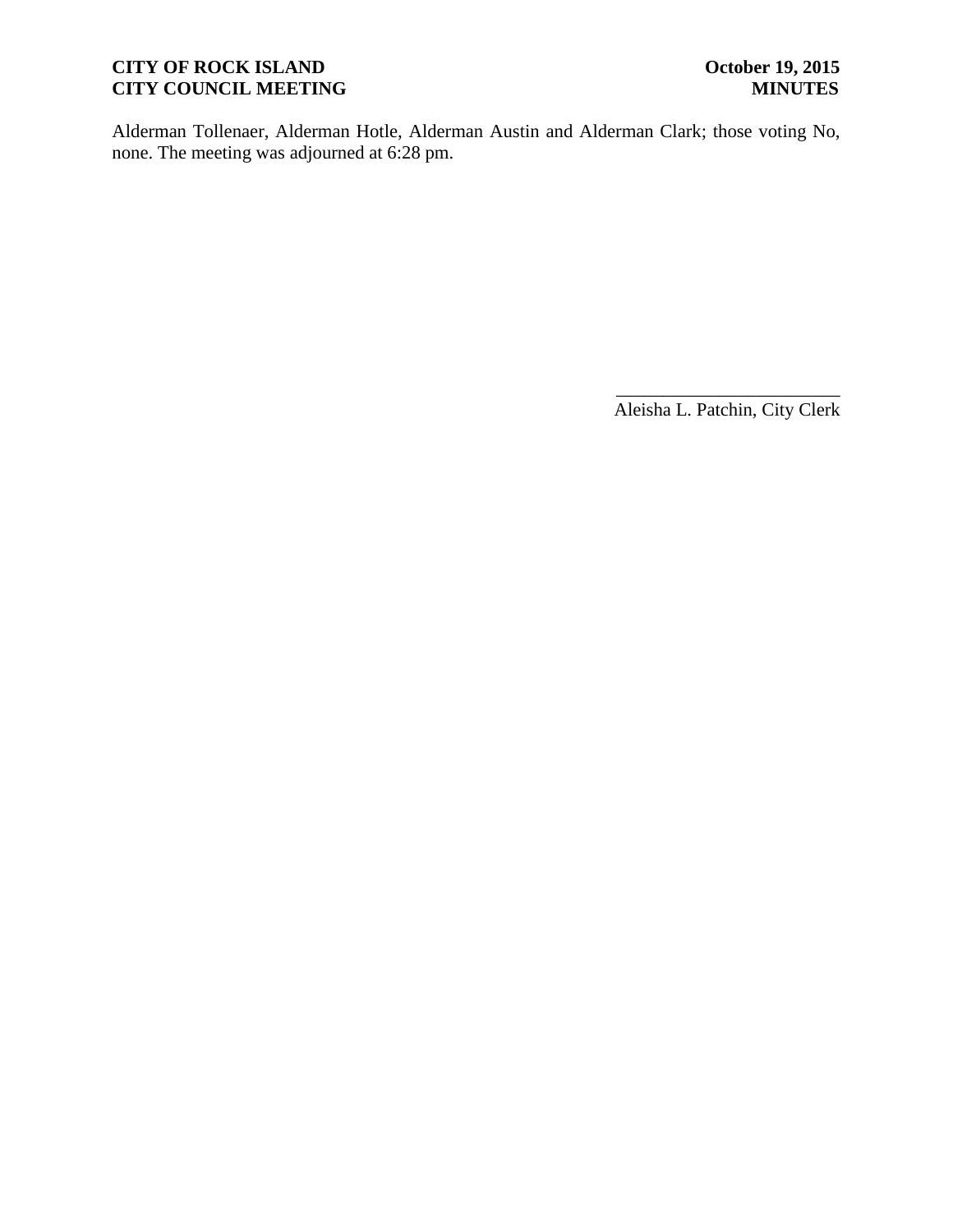Rock Island City Council met in regular session at 6:45 pm in Council Chambers of Rock Island City Hall. Present were Mayor Dennis E. Pauley presiding and Aldermen Virgil J. Mayberry, Stephen L. Tollenaer, Kate Hotle, Joshua Schipp, Charles O. Austin III and Ivory D. Clark. Also present were City Manager Thomas Thomas and City Attorney Dave Morrison. Alderman P.J. Foley was absent.

#### Introductory Proceedings

Mayor Pauley called the meeting to order and invited Boy Scout Troop 258 to join Council in the Pledge of Allegiance. Alderman Mayberry gave the Invocation.

### Agenda Item #5 **Minutes of the meeting of October 12, 2015.**

A motion was made by Alderman Hotle and seconded by Alderman Clark to approve the Minutes of the meeting of October 12, 2015 as printed. The motion carried by the following Aye and No vote; those voting Aye being; Alderman Mayberry, Alderman Tollenaer, Alderman Hotle, Alderman Schipp, Alderman Austin and Alderman Clark; those voting No, none.

#### Agenda Item #6 **Update Rock Island by Mayor Pauley.**

Mayor Pauley advised that the City of Rock Island's Beautification Commission has selected the winner of the September 2015 "Yard of the Month" award. The winner was selected from among eight nominees. Mayor Pauley stated that the September winner is Daniel Pearson at  $3921 - 18^{th}$ Avenue. Photos of the winning yard can be found under the Beautification Commission section of the City's website at www.rigov.org. Nominations for the October "Yard of the Month" award may be submitted through Friday, October  $30<sup>th</sup>$  by contacting the Community & Economic Development Department at (309) 732-2900 or via e-mail at planning@rigov.org.

Mayor Pauley stated that Fright Night in The District will be Thursday, October 29, 2015 from 5:00 pm to 8:00 pm on the Great River Plaza,  $2<sup>nd</sup>$  Avenue between  $17<sup>th</sup>$  &  $19<sup>th</sup>$  Streets. Mayor Pauley commented that Rock Island Parks and Recreation, Rock Island County Area Project, Martin Luther King, Jr. Community Center and The District are proud sponsors of a night full of spooky fun for children including trick-or-treating, entertainment, music and a costume contest. Fright Night is free to the public. For more information, please call The District at (309) 788- 6311 or visit www.ridistrict.com.

Mayor Pauley stated that the Rock Island Public Library Foundation will host a "Books for Kids" Trivia Night on Thursday, October 29, from 6:30 pm to 9:30 pm at the Quad City Botanical Center, 2525 4<sup>th</sup> Avenue, Rock Island. Mayor Pauley indicated that the trivia night raises funds for the Lorene Evans Watts Fund for Children's Materials, which supports purchases of children's items at Rock Island Libraries. The Mayor added that a donation to play is \$10 per person. Snacks are welcome and a cash bar will be available from the Botanical Center. To play, sign up with Kathy Lelonek of the Rock Island Library Foundation at 309-732-7326 or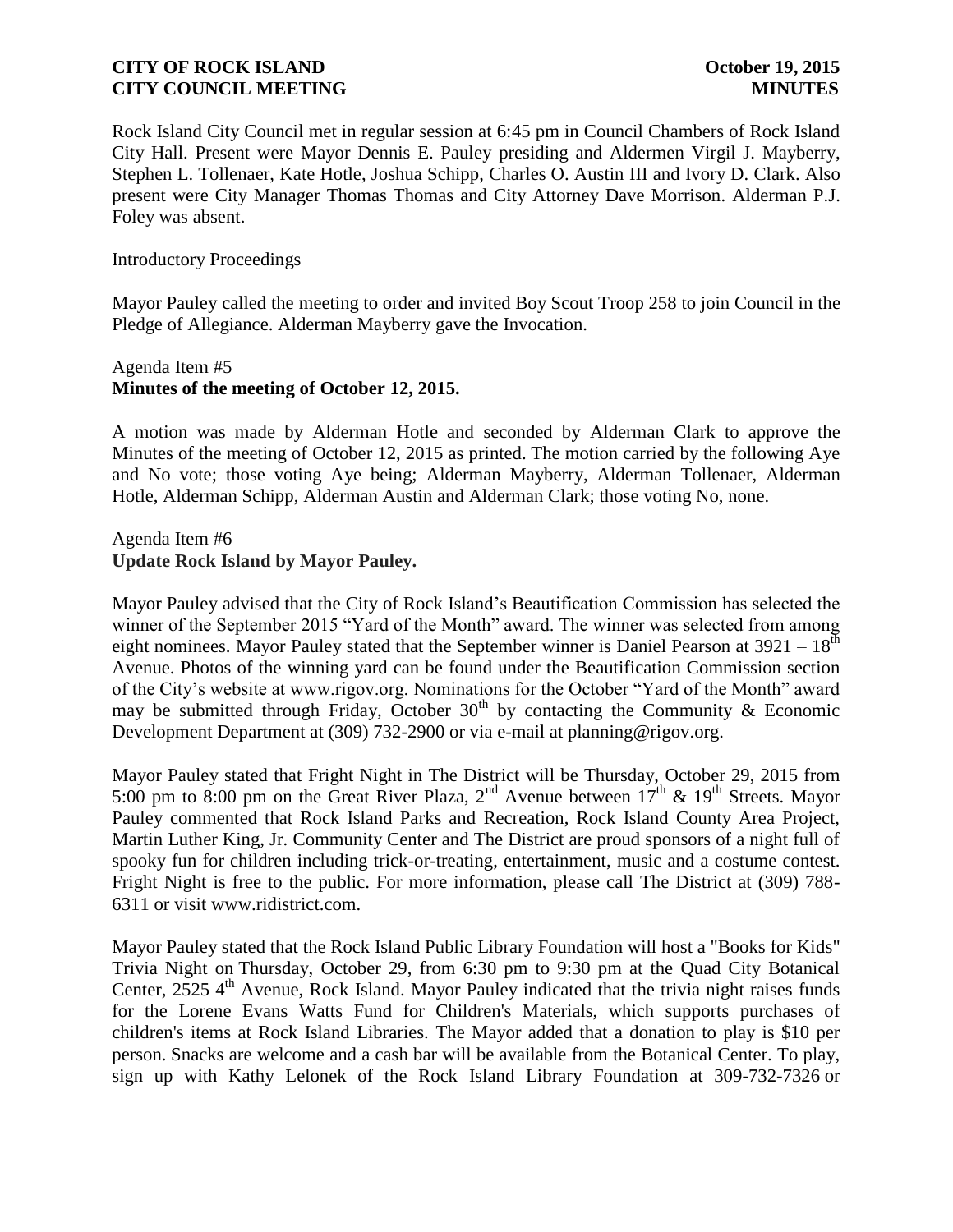email riplfoundation@gmail.com. Players may register for a table of eight or be matched with a table that needs players.

Mayor Pauley advised that Rock Island is working to prepare a city-wide Heritage Resources Plan to identify priorities for preservation and strategies to enhance the City's current preservation program. As part of this effort, the City is hosting a community workshop to discuss preservation issues and opportunities in an informal setting. Mayor Pauley stated that the workshop will be held on Tuesday, November 3 from 5:30 pm to 7:00 pm in the Community Room at the Rock Island Public Library in downtown Rock Island. The City encourages any resident or business owner with an interest in historic preservation to attend.

### Agenda Item #7 **United Way Presentation.**

Nancy Blair of the Information Technology Department and Chair for this year representing the City of Rock Island for United Way stepped forward. Ms. Blair advised that this week is rally week. Ms. Blair advised that to kick-off rally week, a doughnut eating contest was held this afternoon. Ms. Blair noted that contestants had five minutes to eat a doughnut hanging from a string and they were not allowed to use their hands. Ms. Blair commented that three rallies will be held this week (Tuesday, Wednesday and Thursday) for employees. Ms. Blair commented that at the end of the week, a trivia night fundraiser will be held at the Martin Luther King Center. It was noted that in September, a cookout was held and more recently Ice-cream Sundaes were sold. Ms. Blair stated that each Friday during the month of October, employees can donate \$5.00 to wear their favorite football jersey. Ms. Blair noted that raffle tickets for days off and 50/50 raffles are being sold. Ms. Blair thanked everyone involved in the United Way Campaign. Ms. Blair then presented the 2015 United Way video to Council.

#### Agenda Item #8 **Proclamation declaring the month of November as American Indian Month.**

Mayor Pauley read the proclamation. Mayor Pauley and Alderman Mayberry presented the proclamation to Lisa Langdon. Ms. Langdon stated that she is the secretary/treasurer of the Native American Coalition of the Quad Cities, and Alderman Mayberry is on the Board of Directors. Ms. Langdon advised that the City of Rock Island has a history that is rich in Native American heritage; this is where the Saukenauk Village once stood and it was the largest City in Illinois at that time. Ms. Langdon advised that the Citizens to Preserve Blackhawk Park Foundation published a book called 12 Moons: A Year of Sauk and Meskwaki (1817-1818). Ms. Langdon discussed the book. Ms. Langdon stated that the book is an excellent teaching tool, and it is available for sale at the Hauberg Indian Museum. Ms. Langdon thanked Council for the proclamation.

Agenda Item #9

**Public Hearing on a request from Bent River Brewing Company at 512 24th Street for a Special Use Permit to continue to use a 22' by 30' open area off of 24th Street for outside pallet storage and enclose the area with an eight-foot tall opaque fence.**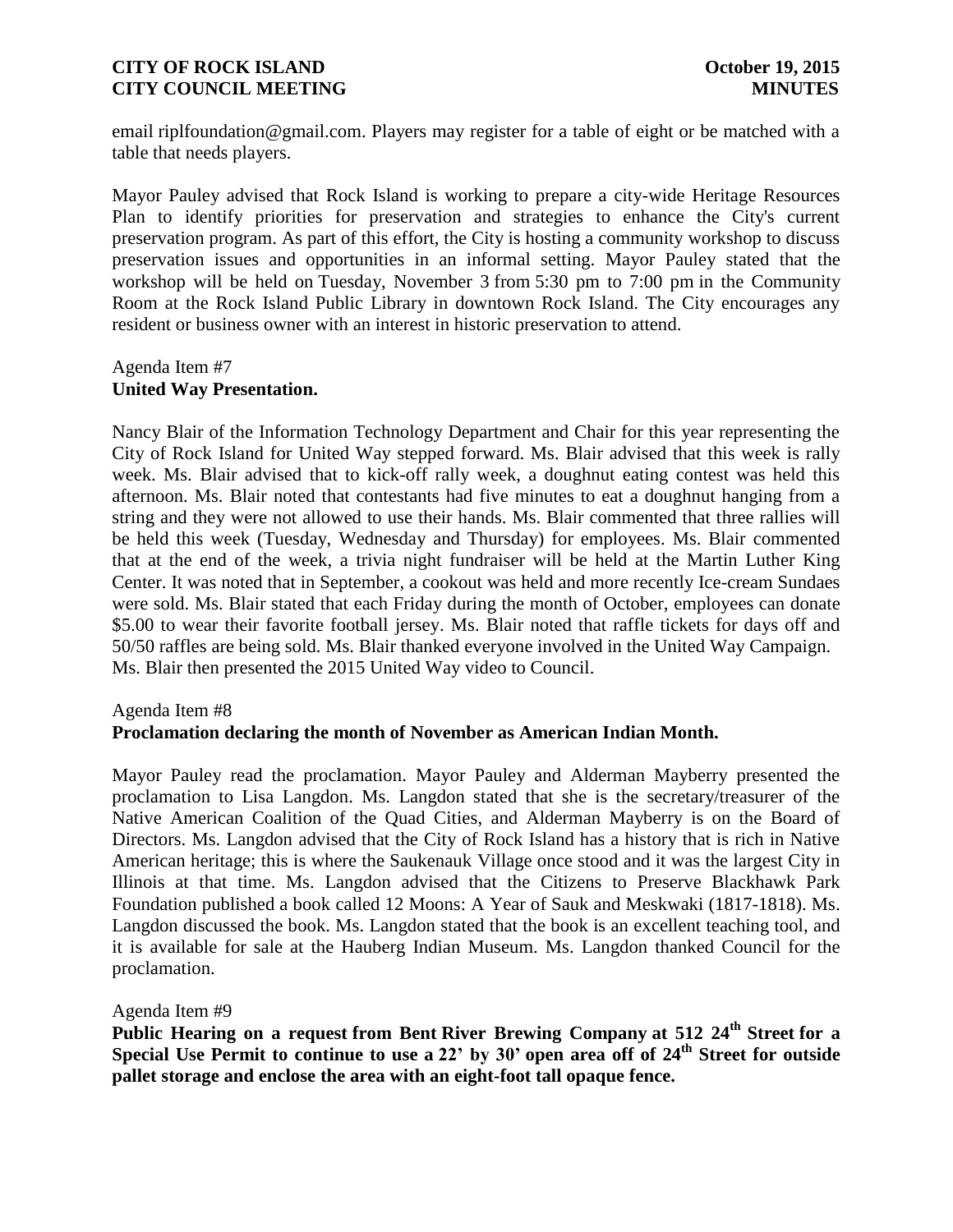# **Note: In the body of the report regarding this item, the request from Bent River was for an eight-foot tall fence. However, planning staff recommended a 10-foot tall fence. Please note Alderman Austin's comments on this item in regards to the fence.**

Mayor Pauley closed the regular meeting and opened a public hearing at 6:57 pm on a request from Bent River Brewing Company at 512 24<sup>th</sup> Street for a Special Use Permit to continue to use a 22' by 30' open area off of  $24<sup>th</sup>$  Street for outside pallet storage and enclose the area with an eight-foot tall opaque fence.

Mayor Pauley inquired as to whether there was anyone from Bent River at the meeting to discuss the issue. No one stepped forward.

Mayor Pauley inquired as to whether there was anyone who wished to speak in favor of this project. No one stepped forward.

Mayor Pauley then inquired as to whether there was anyone who wished to speak in opposition to this project. Mr. Anthony Heddlesten of 541 23<sup>rd</sup> Street stepped forward. Mayor Pauley swore in Mr. Heddlesten.

Mr. Heddlesten stated that Bent River has been a great asset to the neighborhood and they bring tax dollars to the community. Mr. Heddlesten commented that he wants Bent River to stay in the neighborhood. Mr. Heddlesten indicated that he has been working with the owner of Bent River about a problem in their backyard. Mr. Heddlesten stated that it is a dumping ground; it is spent grain runoff. Mr. Heddlesten passed around this hardened piece of spent grain and pointed out that this is all over the neighborhood streets, sidewalks and in the storm sewer. Mr. Heddlesten stated that Bent River dumps it in their backyard and the spent grain sits there and rots all day; it stinks up the neighborhood. It was noted that every time Mr. Heddlesten calls the owner, they take care of the issue right away, but Mr. Heddlesten was concerned that he shouldn't have to call and ask them to clean up the mess. Mr. Heddlesten hoped that Council could incorporate into the approval or disapproval of this project, additional measures where they would be required to maintain a cleaner property. Mr. Heddlesten commented that other businesses do not let this happen.

Mayor Pauley clarified that Mr. Heddlesten was not technically opposed to the project; he just wants to add some cleanup to it. Mr. Heddlesten stated yes and this issue has to be fixed.

Alderman Austin inquired upon Community and Economic Development Director Jeff Eder as to whether he has been aware of any issues in the past. Mr. Eder stated that he has not been made aware of any issues in the past. Mr. Eder added that this issue was brought to his staff on Friday and it was turned over to Public Works to find out exactly what the issue entailed. Alderman Austin stated that the issue needs to be addressed.

Mayor Pauley then inquired as to whether there was anyone else that wished to speak in opposition to the project. No one stepped forward. Mayor Pauley commented that Mr. Heddlesten wasn't really in opposition to the project; he just wanted additions to the project.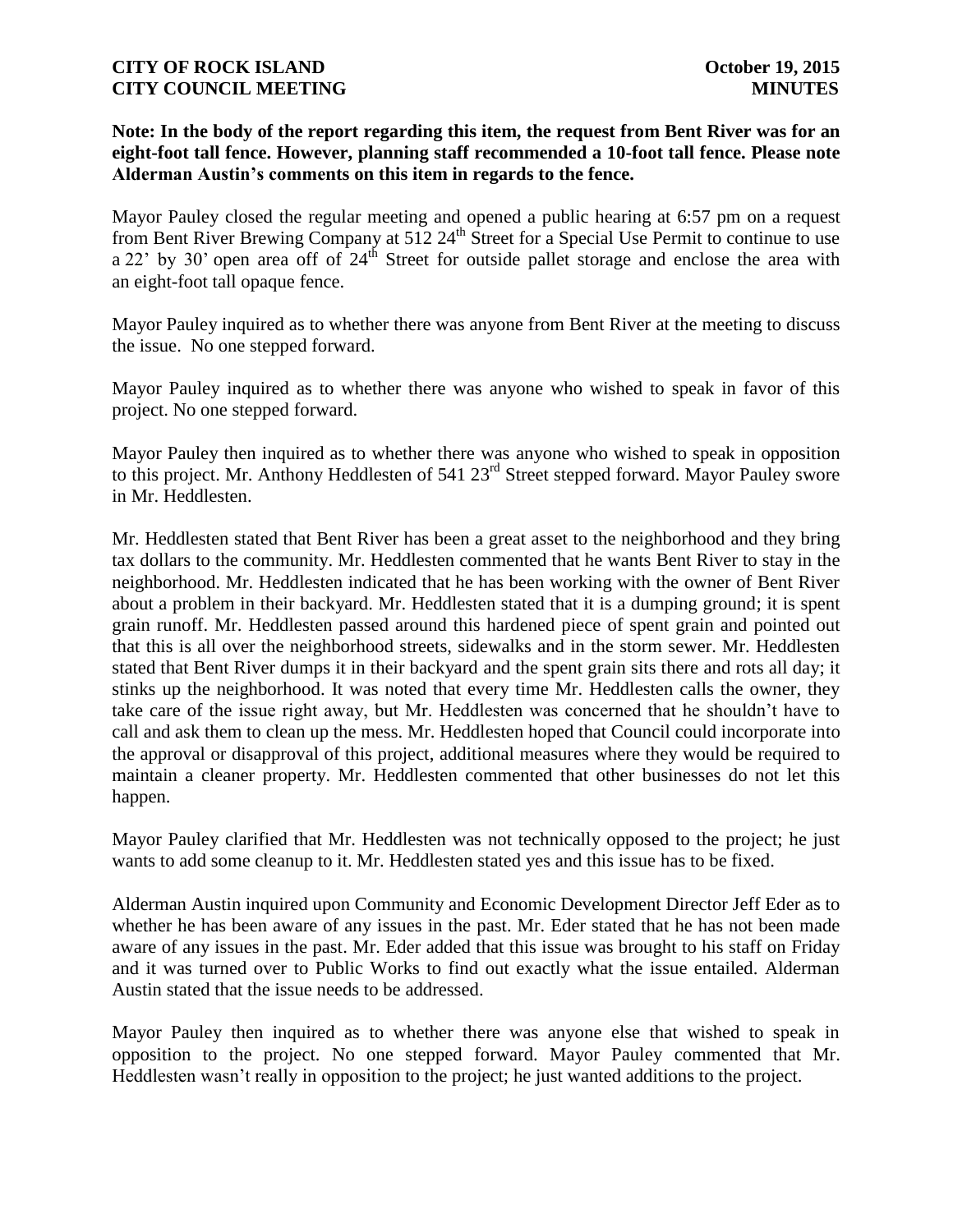Mayor Pauley then closed the public hearing at 7:08 pm.

Alderman Hotle stated that some of these concerns are somewhat serious things that definitely need to get done. Alderman Hotle inquired as to what the next steps would be in regards to this issue. Public Works Director Randy Tweet advised that this is on private property, which wouldn't be a Public Works issue; it is an enforcement issue. However, Public Works will investigate the sewer aspect.

Mayor Pauley directed the Public Works Director and the Community and Economic Development Director to work together to make sure that this issue is taken care of.

After more discussion, Alderman Tollenaer moved to table this item, and Alderman Mayberry seconded. The motion ended in a tie by the following Aye and No vote. Those voting Aye being; Alderman Mayberry, Alderman Tollenaer and Alderman Hotle. Those voting No, Alderman Schipp, Alderman Austin and Alderman Clark.

Mayor Pauley then broke the tie by voting No to table the item. The motion did not carry to table.

Alderman Austin then stated that the information Mayor Pauley read in regards to the eight foot fence differs from the recommendation, which states that a 10-foot opaque fence shall be located around the outside storage area at the southeast corner of the site and that the pallets shall not be stacked higher than 10 feet within this area; that no other area on the site shall be used for outside pallet storage; and the use shall meet all other applicable codes and ordinances. Alderman Austin stated that it is a 10 foot fence and not an eight foot fence.

More discussion followed in regards to the motion and the process for bringing this item back.

It was then moved by Alderman Austin and seconded by Alderman Schipp to approve the special use permit as recommended, subject to the stipulations; that a 10-foot opaque fence shall be located around the outside storage area at the southeast corner of the site and that the pallets shall not be stacked higher than 10 feet within this area; that no other area on the site shall be used for outside pallet storage; the use shall meet all other applicable codes and ordinances; and refer to the City Attorney for an ordinance.

More discussion followed. Alderman Tollenaer stated that Bent River did not come here to talk to Council on what they want to do; that is why I voted to table it.

Alderman Clark advised that no one is going against the issue at hand; that is a total separate issue. Alderman Clark added that Mr. Eder and Mr. Tweet will take care of it. Alderman Clark stated that Council should move forward with this part of it and the other issue will be taken care of appropriately.

Alderman Schipp stated that this seems to be a continuation of an existing use of space; they are requesting to continue to use space that they are currently using and then to build a fence to make it less noticeable. Alderman Schipp added that there is no one here to speak against it.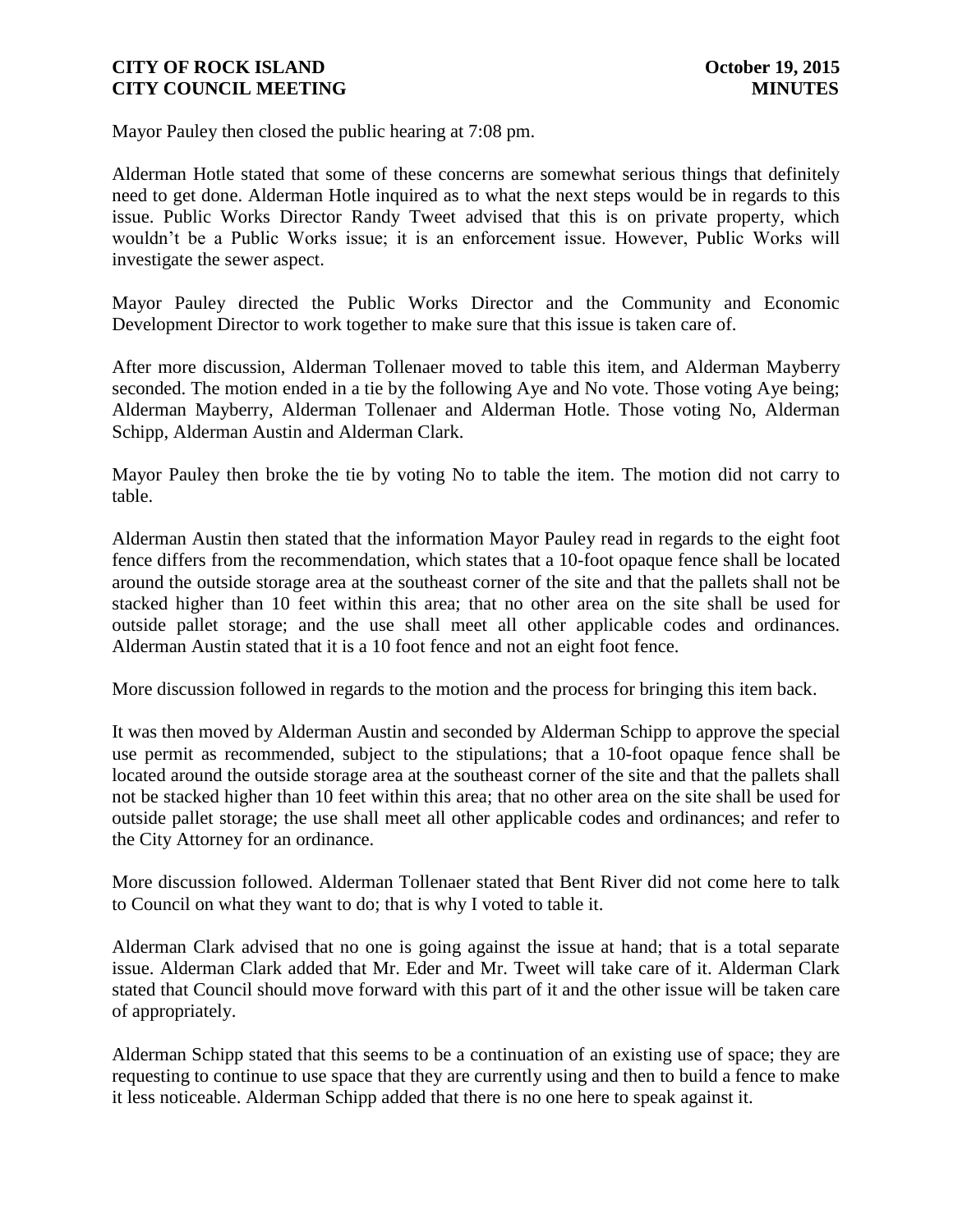Alderman Hotle stated that this is a project that everybody supports; Bent River has done a fantastic job and the residents want this fence to go up, but they also want some type of assurance that these other issues will be taken care of. Alderman Hotle stated that she supports the project and adding the fence and letting them move forward will be to the benefit of the neighbors and then the other issues can be addressed separately.

Council and Mr. Heddlesten further discussed this issue as it related to the spent grain and how it could be discarded.

After more discussion, Mayor Pauley stated that there are two separate issues; the current item can be resolved and then the directors are going to get together and meet with the people at Bent River to work on the other issues and to see if something else needs to come back to Council on those issues.

After more discussion, the motion carried by the following Aye and No vote; those voting Aye being; Alderman Hotle, Alderman Schipp, Alderman Austin and Alderman Clark; those voting No, Alderman Mayberry and Alderman Tollenaer.

Mayor Pauley advised that the two directors will work on that issue and bring a report back to Council as early as possible. Mayor Pauley advised that Council wants to be able to say something at the November  $2<sup>nd</sup>$  Council meeting.

Agenda Item #10 **CLAIMS**

It was moved by Alderman Austin and seconded by Alderman Mayberry to accept the following reports and authorize payments as recommended. The motion carried by the following Aye and No vote; those voting Aye being; Alderman Mayberry, Alderman Tollenaer, Alderman Hotle, Alderman Schipp, Alderman Austin and Alderman Clark; those voting No, none.

a. Report from the Public Works Department regarding payment #1 in the amount of \$89,508.53 to Walter D. Laud, Inc. for services provided for the Sanitary Sewer Replacement:  $19^{th}$  Street,  $9^{th}$  to  $10^{th}$  Avenue project.

b. Report from the Public Works Department regarding payment in the amount of \$69,459.38 to Valley Construction Company, Inc. for an emergency water main repair on  $17<sup>th</sup>$  Street and  $4<sup>th</sup>$  Avenue.

c. Report from the Public Works Department regarding payment #1 in the amount of \$62,810.88 to Brandt Construction Company for services provided for the 2014 Seal Coat Program project.

#### Agenda Item #11

**Claims for the week of October 9 through October 15 in the amount of \$2,618,504.58 and payroll for the weeks of September 28 through October 11 in the amount of \$1,406,666.51.**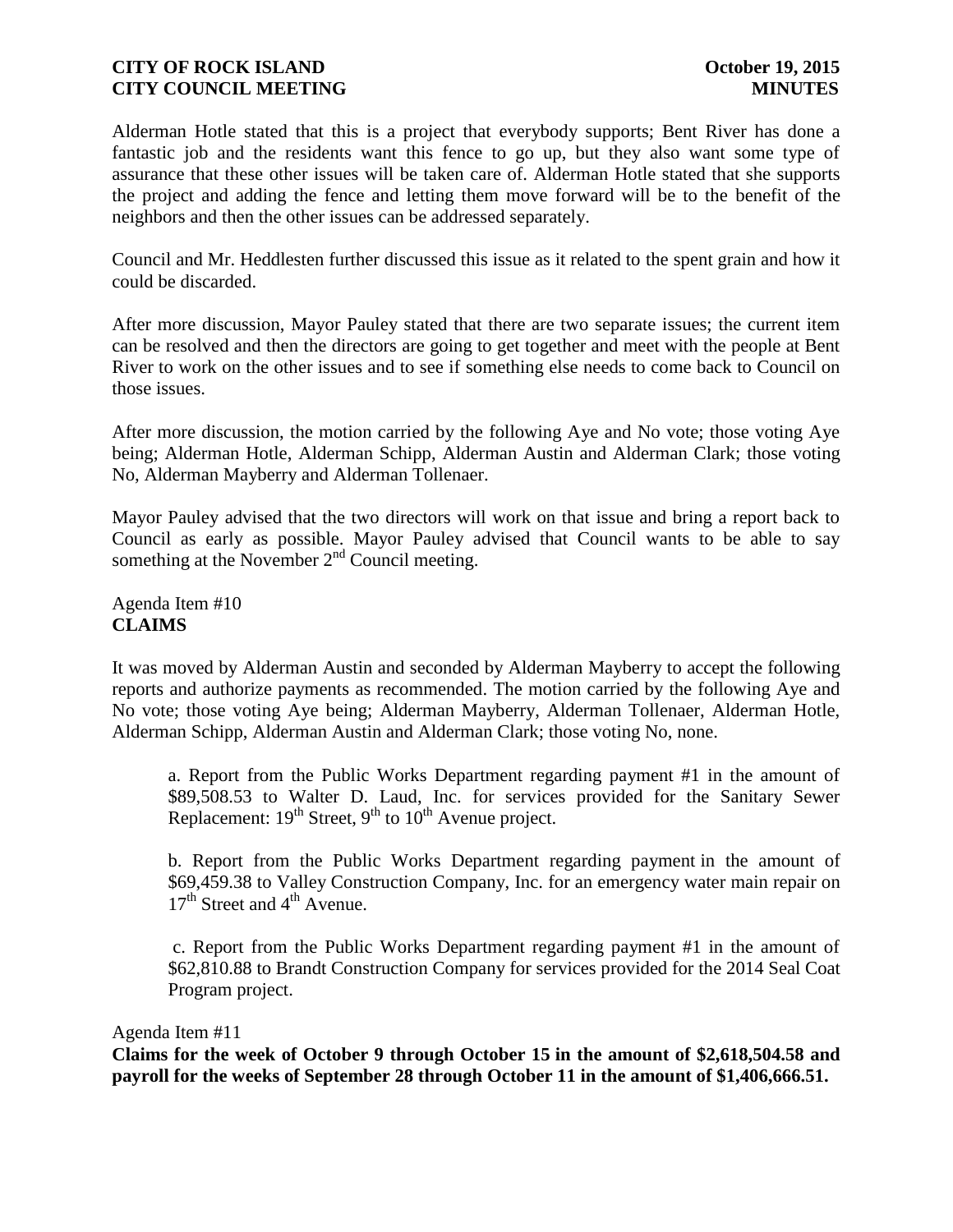Alderman Clark moved and Alderman Schipp seconded to allow the claims and payroll. The motion carried by the following Aye and No vote; those voting Aye being; Alderman Mayberry, Alderman Tollenaer, Alderman Hotle, Alderman Schipp, Alderman Austin and Alderman Clark; those voting No, none.

#### Agenda Item #12

**Report from the Public Works Department regarding bids for the purchase of a blended anti-ice product, recommending the bid be awarded to Ossian, Inc. in the amount of \$13,000.00.** 

It was moved by Alderman Austin and seconded by Alderman Schipp to award the bid as recommended and authorize purchase. The motion carried by the following Aye and No vote; those voting Aye being; Alderman Mayberry, Alderman Tollenaer, Alderman Hotle, Alderman Schipp, Alderman Austin and Alderman Clark; those voting No, none.

#### Agenda Item #13

**Report from the Public Works Department regarding bids for the 2015 Tree Trimming, Removal and Stump Grinding Contract, recommending the bid be awarded to Acadian Tree Service in the amount of \$23,045.00.**

Alderman Hotle moved and Alderman Austin seconded to award the bid as recommended and authorize the City Manager to execute the contract documents.

Discussion followed. Alderman Schipp inquired as to whether the City has ever worked with this vendor. Public Works Director Randy Tweet advised that they have had the bid for the last five years or so. Mr. Tweet added that these are the regular three contractors the City deals with all of the time.

After discussion, the motion carried by the following Aye and No vote; those voting Aye being; Alderman Mayberry, Alderman Tollenaer, Alderman Hotle, Alderman Schipp, Alderman Austin and Alderman Clark; those voting No, none.

Agenda Item #14

**Report from the Public Works Department regarding four lease agreements with New Cingular Wireless (successor of AT&T) to continue leasing antenna space on the City's water towers.**

It was moved by Alderman Clark and seconded by Alderman Austin to approve the lease agreements as recommended and authorize the City Manager to execute the contract documents. The motion carried by the following Aye and No vote; those voting Aye being; Alderman Mayberry, Alderman Tollenaer, Alderman Hotle, Alderman Schipp, Alderman Austin and Alderman Clark; those voting No, none.

#### Agenda Item #15

**Report from the Community and Economic Development Department regarding a request from the Rock Island Economic Growth Corporation to amend the final Planned Unit**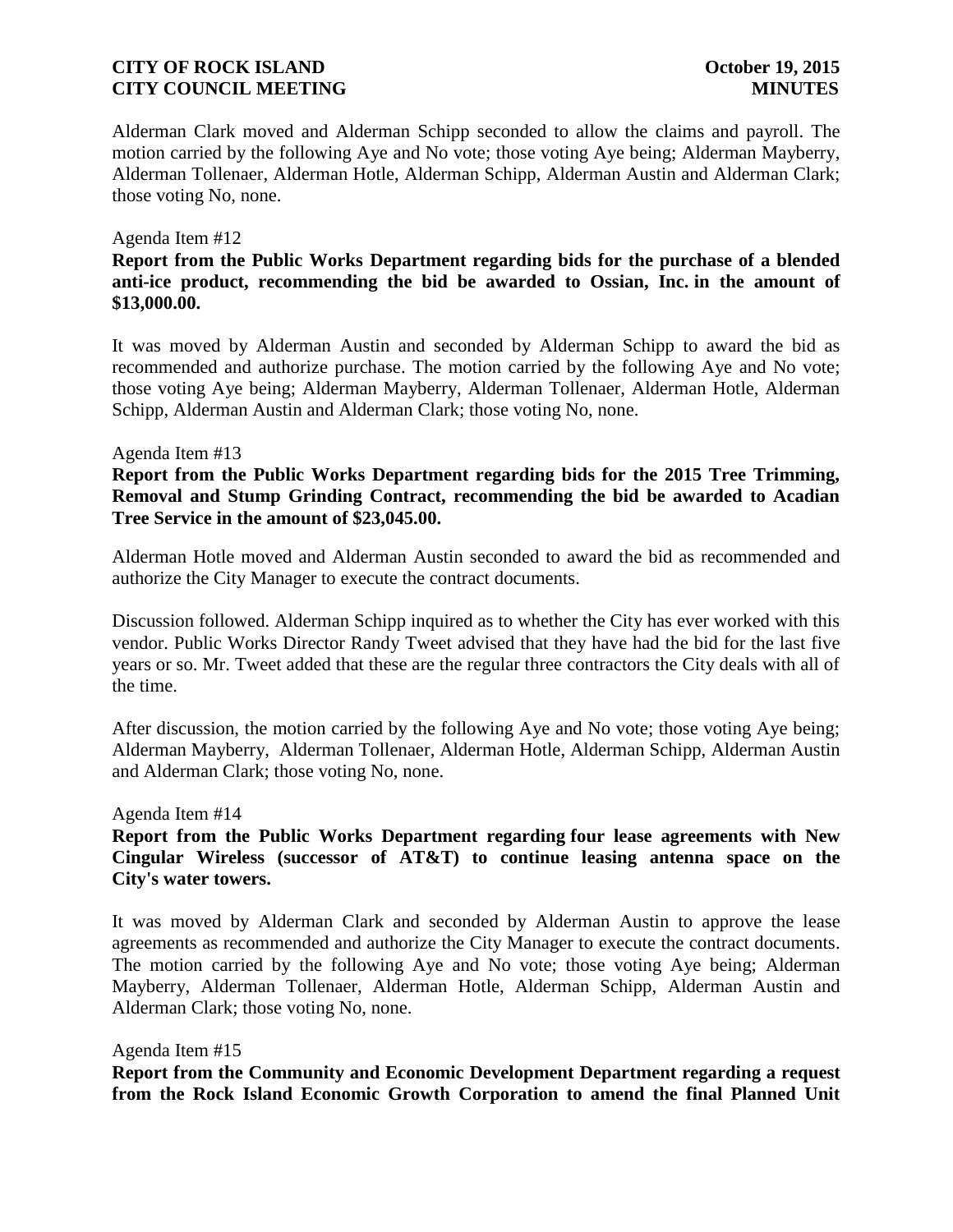# **Development (PUD) and Riverfront Corridor Overlay District site plan review for 2408 3rd Avenue.**

Alderman Hotle moved and Alderman Schipp seconded to approve the amended final site plan with the requested five foot front yard setback variance of the north front yard as recommended.

At this time, Alderman Clark stated that he would abstain from this item.

The motion then carried by the following Aye and No vote; those voting Aye being; Alderman Mayberry, Alderman Tollenaer, Alderman Hotle, Alderman Schipp and Alderman Austin; those voting No, none. Alderman Clark abstained.

#### Agenda Item #16

**Report from the Community and Economic Development Department regarding a request from David Parochetti, Taco Bell Franchisee to apply for a Special Use Permit to locate a commercial right turning lane (15' by 12') for the adjacent Taco Bell restaurant at 1529 38th Street.**

It was moved by Alderman Austin and seconded by Alderman Schipp to allow for the application of the special use permit as recommended. The motion carried by the following Aye and No vote; those voting Aye being; Alderman Mayberry, Alderman Tollenaer, Alderman Hotle, Alderman Schipp, Alderman Austin and Alderman Clark; those voting No, none.

Agenda Item #17 **Other Business.**

Alderman Hotle stated that it is great to have Boy Scout Troop 258 here at the meeting to learn about government.

Alderman Mayberry noted that in the past, he had brought up salaries in regards to the Council members. Alderman Mayberry stated that the City Attorney has looked into it. Alderman Mayberry requested that salaries for the Aldermen be on the Agenda in the month of November.

City Attorney Morrison advised that a portion of the research has been done on the legal end and it was sent to the Human Resources Director last week, and he is putting the comparables together.

City Manager Thomas stated that there will be a study session on this item.

Dennis Heggen of 3204 39<sup>th</sup> Avenue stepped forward. Mr. Heggen voiced concerns and asked questions in regards to the proposed crematory at  $30<sup>th</sup>$  Street. Mr. Heggen stated that he was not notified about the proposed crematory and he found out through the newspaper. Mr. Heggen commented that 17 letters were sent out to the neighbors. Mr. Heggen wanted to know how it was determined as to which neighbors received letters. Mr. Heggen discussed the information that the City Attorney sent to him as it related to the Illinois State Law and the requirement for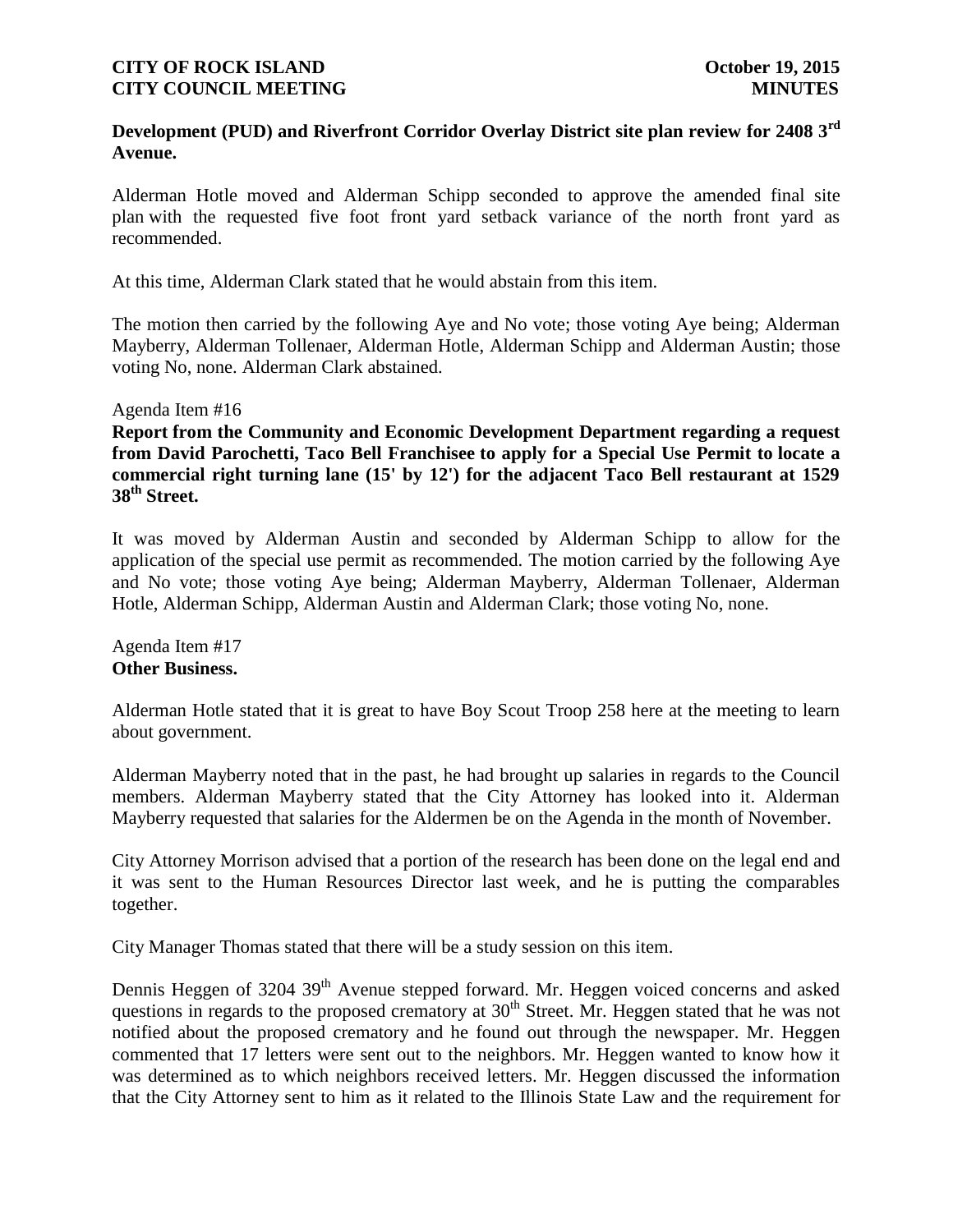sending notification out to the neighbors that are within 250 feet of the subject property. Mr. Heggen voiced other concerns in regards to some of the comments that were made by the funeral home owners that attended the Board of Zoning Appeals meeting. Mr. Heggen stated that comments made such as there is a ravine on the north side and there is a buffer that will protect the residents, and that you will not be able to see the crematory from any of the neighbors' homes are all untrue statements. Mr. Heggen also voiced concerns in regards to the smoke, odor and other contaminants that would be released into the air from the crematory. Mr. Heggen was also concerned about property values if the crematory is built.

Pauline Hartung of 3900 30<sup>th</sup> Street stepped forward. Ms. Hartung stated that her property is from  $30<sup>th</sup>$  Street back to  $32<sup>nd</sup>$  Street in which it all adjoins the cemetery. Ms. Hartung stated that she will be able to see the crematory from her property. Ms. Hartung added that the neighbors don't like it. Ms. Hartung suggested that they build the crematory on the other side of the cemetery near Blackhawk Road and not up on the hill in their residential area.

Carlos Jimenez of 14 Knoll Ct. stepped forward. Mr. Jimenez stated that he was a concerned resident, father and teacher. Mr. Jimenez was concerned about the children playing in the area and the children that have asthma in terms of the pollutants coming from the proposed crematory. Mr. Jimenez commented that he never received a letter.

Ms. Heather Elliott of 24 Knoll Court stepped forward. Ms. Elliott stated that she addressed a lot of her concerns at the October  $5<sup>th</sup>$  Council meeting. Ms. Elliott discussed the information that was sent to her from the City Attorney and agreed with Mr. Heggen that a lot of the decisions that were made from the evidence were misleading. Ms. Elliott was concerned about the chemical components of cremated remains being dispersed into the air. Ms. Elliott referenced statements made from the Board of Zoning Appeals meeting back in September in regards to the smoke, odor and emissions. Ms. Elliot also discussed the proposed crematory as it related to emissions and State regulations.

Planning and Redevelopment Administrator Ben Griffith stepped forward. Mr. Griffith noted that he is also the staff liaison to the Board of Zoning Appeals. Mr. Griffith addressed the questions and concerns that the residents had in regards to the proposed crematory. Mr. Griffith responded to the question concerning how to determine who received a letter. Mr. Griffith advised that the determination is 250 feet and that is primarily in regards to State statutes for the notices for an interested party. Mr. Griffith added that 250 feet was determined from the subject property that the funeral home directors intend to purchase from the cemetery. Mr. Griffith noted that the minor subdivision plat is what came to Council after the use was approved by the Board of Zoning Appeals. Mr. Griffith stated that it is standard practice to notify residents of any pending zoning action based on the subject property, which in this case was the 1¼ acre that was to be subdivided by the subdivision plat. Mr. Griffith further discussed the subdivision plat. Alderman Schipp and Mr. Griffith discussed the GIS Program as it related to the notification process in reference to 250 feet. Mr. Griffith commented that there were actually 19 mailings sent out to the adjacent property owners.

Mr. Griffith responded to the question concerning the funeral directors owning the property. Mr. Griffith stated that the funeral directors have a purchase agreement with Memorial Park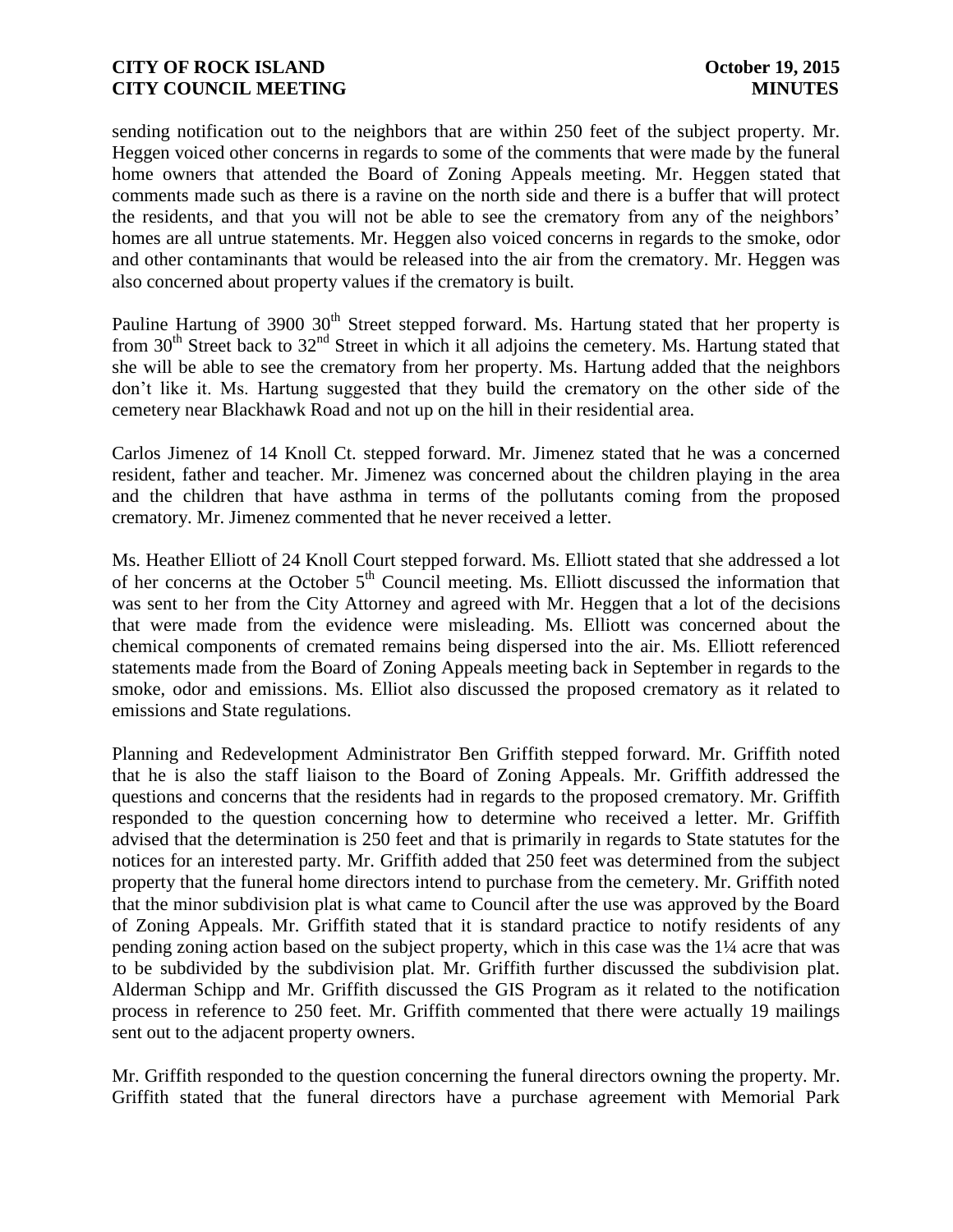Cemetery and they are in the process of getting the signatures for the plat. Mr. Griffith added that when the plat is ready and the sale is closed then the plat will be recorded.

Mr. Griffith advised that there was a question in regards to the cremations being done at night. Mr. Griffith stated that generally when they have cremations, there is a brief service for the families; if they have several cremations, then they will schedule them for a later time. Mr. Griffith pointed out that it is not intended to hide the smoke or screen what is happening; it is a convenience for the operation of the crematory.

Mr. Griffith advised that he could not answer the question about property values because he is not an appraiser. Mr. Griffith commented that there is an existing crematory that has been in operation for 40 years; there will be one opening in Ward 5 and that one is in a residential area. Mr. Griffith added that the neighbors were excited to see that building being reused and the crematory opening in that area. Mr. Griffith advised that the funeral directors' businesses are not in the City, but they do a lot of business in the City and with the cemeteries that are located in Rock Island.

It was noted that Mr. Griffith did research with the State of Illinois and some of the information the funeral directors provided at the Board of Zoning Appeals (BZA) meeting basically contradicted the information that was provided to Mr. Griffith from the State. Mr. Griffith commented that the funeral directors misspoke at the BZA meeting. Mr. Griffith advised that in regards to the question about the building location, it was a decision that was made between the funeral directors and the cemetery. Mr. Griffith indicated that the statement made in regards to there being 22 chemical components from the cremated remains is true.

Mr. Griffith discussed the zoning for the crematory. Mr. Griffith advised that the zoning remained the same, it did not change; the zoning is an R-2, which is single family residential. Mr. Griffith added that it was not a special use permit; it was a special exception to a nonconforming use, which was the cemetery, a residentially zoned property and adding a crematory was an expansion of that use and triggered the special exception.

Mr. Griffith discussed compliance, State regulatory measures and research information. Mr. Griffith stated that at the BZA meeting, Mr. Rafferty stated that the smell would be 4x more than a household fireplace. Mr. Griffith stated that he believed that Mr. Rafferty misspoke. Mr. Griffith explained that the percentage of those 22 chemical components of human remains that enter the atmosphere through the crematory chamber (the burning and after burning) are minimal. Mr. Griffith further discussed this item. Mr. Griffith stated that in talking to the air quality control people, cremations are regulated only because of the burning. Mr. Griffith offered that most of the emissions that do occur are the burning of natural gases used during the cremation process; it is not the chemical components of the human body that are burned. Mr. Griffith further explained this item. Mr. Griffith advised that in talking to the State of Illinois on how many complaints or violations they have had in regards to the equipment used for cremations and the emissions (including Chippiannock Cemetery), the State said none.

Council discussed the issue of Mr. Rafferty's statement from the BZA meeting concerning emissions. City Attorney Morrison explained the process of how someone applies for something